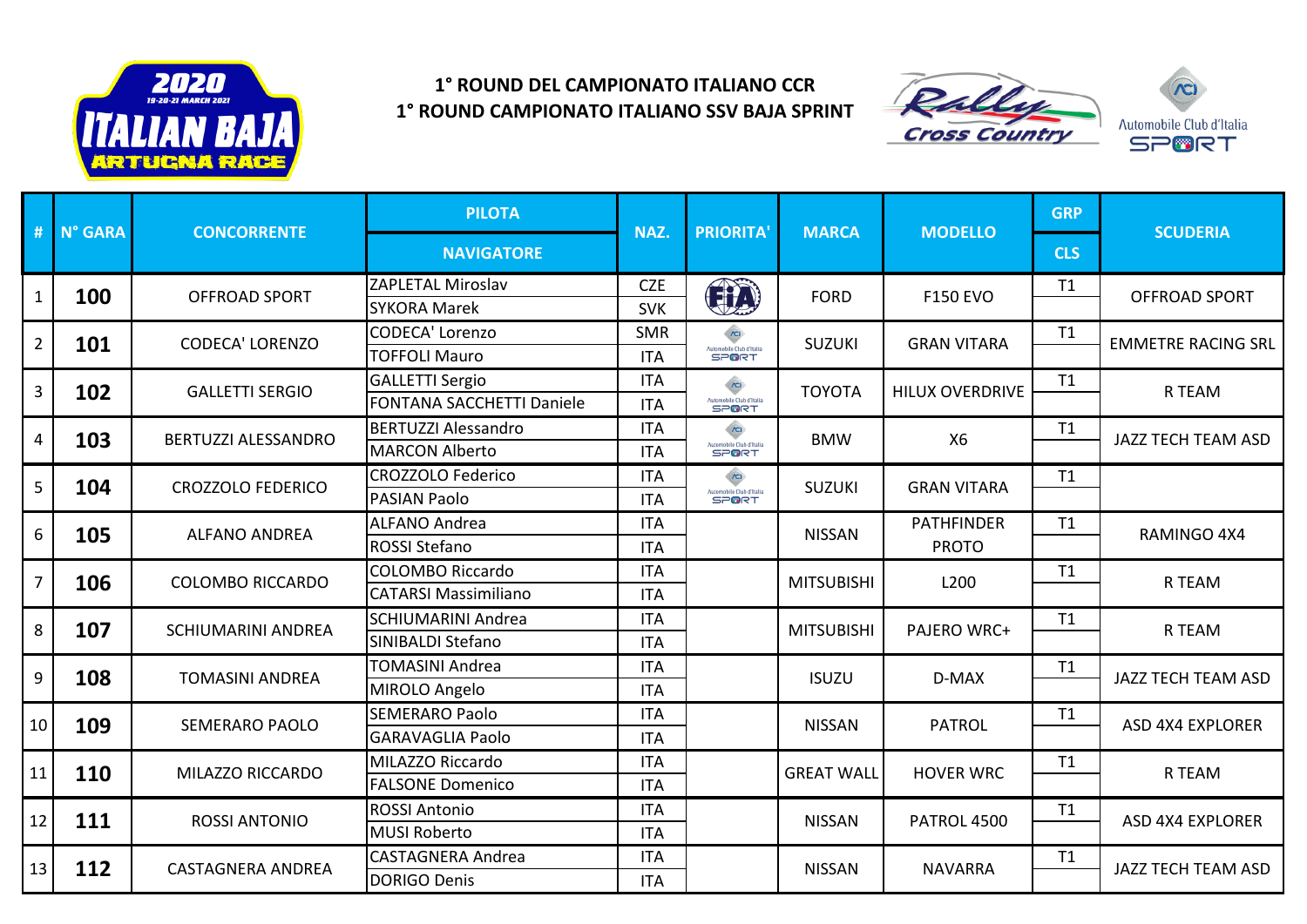| 14              | 113       | <b>SENO GABRIELE</b>           | <b>SENO Gabriele</b>           | <b>ITA</b> |                                               | <b>FIAT</b>       | <b>PANDA</b>           | T1             | <b>SCUDERIA MILANO</b>   |
|-----------------|-----------|--------------------------------|--------------------------------|------------|-----------------------------------------------|-------------------|------------------------|----------------|--------------------------|
|                 |           |                                | <b>ARENA Nicola</b>            | <b>ITA</b> |                                               |                   |                        |                | <b>AUTOSTORICHE</b>      |
|                 | 15<br>114 | RICCIARI ANTONIO               | <b>RICCIARI Antonio</b>        | <b>ITA</b> |                                               | <b>MITSUBISHI</b> | PAJERO WRC+            | T1             | R TEAM                   |
|                 |           |                                | <b>MACRINI Luca</b>            | <b>ITA</b> |                                               |                   |                        |                |                          |
|                 | 115<br>16 | <b>AMD GORICA</b>              | <b>NOVAK Darij</b>             | <b>SVN</b> |                                               | <b>VW</b>         | <b>AMAROK</b>          | T1             |                          |
|                 |           |                                | <b>GEC Aljaz</b>               | <b>SVN</b> |                                               |                   |                        |                |                          |
|                 |           |                                |                                |            |                                               |                   |                        |                |                          |
| 17              | 300       | DE LUNA ANDREA                 | DE LUNA Andrea                 | <b>ITA</b> |                                               | YAMAHA            | <b>QUADDY XZ1 B</b>    | T <sub>3</sub> | <b>MRC SPORT</b>         |
|                 |           |                                | <b>MARANGOTTO Alessandro</b>   | <b>ITA</b> |                                               |                   |                        |                |                          |
| 18              | 301       | ALGAROTTI NICOLO'              | ALGAROTTI Nicolo'              | <b>ITA</b> |                                               | YAMAHA            | <b>YXZ1000R</b>        | T <sub>3</sub> |                          |
|                 |           |                                | MARZOCCO Roberto               | <b>ITA</b> |                                               |                   |                        |                |                          |
|                 |           |                                |                                |            |                                               |                   |                        |                |                          |
| 19              | 200       | <b>BORDONARO ALFIO</b>         | <b>BORDONARO Alfio</b>         | <b>ITA</b> | $\sqrt{2}$<br><b>Nutomobile Club d'Italia</b> | <b>SUZUKI</b>     | <b>NEW GRAN VITARA</b> | T <sub>2</sub> |                          |
|                 |           |                                | <b>BONO Marcello</b>           | <b>ITA</b> | <b>SPORT</b>                                  |                   |                        |                |                          |
| 20              | 201       | <b>TEMPO SRL</b>               | LUCHINI Andrea                 | <b>ITA</b> | $\widehat{C}$                                 | <b>SUZUKI</b>     | <b>NEW GRAN VITARA</b> | T <sub>2</sub> | <b>ISLAND MOTORSPORT</b> |
|                 |           |                                | <b>BOSCO Piero</b>             | <b>ITA</b> | Automobile Club d'Italia                      |                   |                        |                |                          |
| 21              | 202       | TRIVINI BELLINI ALESSANDRO     | TRIVINI BELLINI Alessandro     | <b>ITA</b> |                                               | <b>SUZUKI</b>     | <b>NEW GRAN VITARA</b> | T <sub>2</sub> | <b>TB TEAM</b>           |
|                 |           |                                | TRIVINI BELLINI Marco          | <b>ITA</b> |                                               |                   |                        |                |                          |
| 22              | 203       | <b>CANTARELLO MAURO</b>        | <b>CANTARELLO Mauro</b>        | <b>ITA</b> |                                               | <b>SUZUKI</b>     | <b>NEW GRAN VITARA</b> | T <sub>2</sub> |                          |
|                 |           |                                | <b>FACILE Francesco</b>        | <b>ITA</b> |                                               |                   |                        |                |                          |
| 23              | 204       | <b>CESCHIN FRANCESCO</b>       | <b>CESCHIN Francesco</b>       | <b>ITA</b> |                                               | <b>SUZUKI</b>     | <b>GRAN VITARA</b>     | T <sub>2</sub> |                          |
|                 |           |                                | <b>FERABOLI Simone</b>         | <b>ITA</b> |                                               |                   |                        |                |                          |
| 24              | 205       | ALLEGRANZI CLAUDIO             | <b>ALLEGRANZI Claudio</b>      | <b>ITA</b> |                                               | <b>SUZUKI</b>     | <b>GRAN VITARA</b>     | T <sub>2</sub> | <b>MRC SPORT</b>         |
|                 |           |                                | <b>BIANCHIN Roberto</b>        | <b>ITA</b> |                                               |                   |                        |                |                          |
|                 |           |                                |                                |            |                                               |                   |                        |                |                          |
| 25              | 400       | <b>FARINA GIOVANNI</b>         | <b>FARINA Giovanni</b>         | <b>ITA</b> |                                               | <b>SUZUKI</b>     | <b>VITARA</b>          | <b>TH</b>      | <b>ASD 4X4 EXPLORER</b>  |
|                 |           |                                | <b>FARINA Francesco</b>        | <b>ITA</b> |                                               |                   |                        | $\mathbf{1}$   |                          |
| 26              | 401       | DE NARDI RINALDO               | DE NARDI Rinaldo               | <b>ITA</b> |                                               | <b>MITSUBISHI</b> | <b>PAJERO</b>          | <b>TH</b>      |                          |
|                 |           |                                | <b>SPITERI Alessio Dario</b>   | <b>ITA</b> |                                               |                   |                        | $\mathbf{1}$   |                          |
| 27              | 402       | <b>RICKLER RICKY</b>           | <b>RICKLER Ricky</b>           | <b>ITA</b> |                                               | <b>MITSUBISHI</b> | PAJERO WRC             | <b>TH</b>      | R TEAM                   |
|                 |           |                                | <b>DOMINELLA Maurizio</b>      | <b>ITA</b> |                                               |                   |                        | $\mathbf{1}$   |                          |
|                 | 403<br>28 | <b>CANGI VINCENZO</b>          | <b>CANGI Vincenzo</b>          | <b>ITA</b> |                                               | <b>MITSUBISHI</b> | PAJERO                 | <b>TH</b>      | <b>MRC SPORT</b>         |
|                 |           |                                | <b>MANFREDINI Paolo</b>        | <b>ITA</b> |                                               |                   |                        | $\mathbf{1}$   |                          |
| 29              | 404       | <b>BUDA FRANCO ANTONIO</b>     | <b>BUDA Franco Antonio</b>     | <b>ITA</b> |                                               | <b>SUZUKI</b>     | <b>GRAN VITARA</b>     | <b>TH</b>      | RAMINGO 4X4              |
|                 |           |                                | <b>CASTELLANI Sandra</b>       | <b>ITA</b> |                                               |                   |                        | $\mathbf{1}$   |                          |
| 30 <sup>°</sup> | 405       | <b>GRANDI AUGUSTO GIOVANNI</b> | <b>GRANDI Augusto Giovanni</b> | <b>ITA</b> |                                               | <b>SUZUKI</b>     | SAMURAI                | <b>TH</b>      | RAMINGO 4X4              |
|                 |           |                                | <b>MANTOVANI Marco</b>         | <b>ITA</b> |                                               |                   |                        | $\mathbf{1}$   |                          |